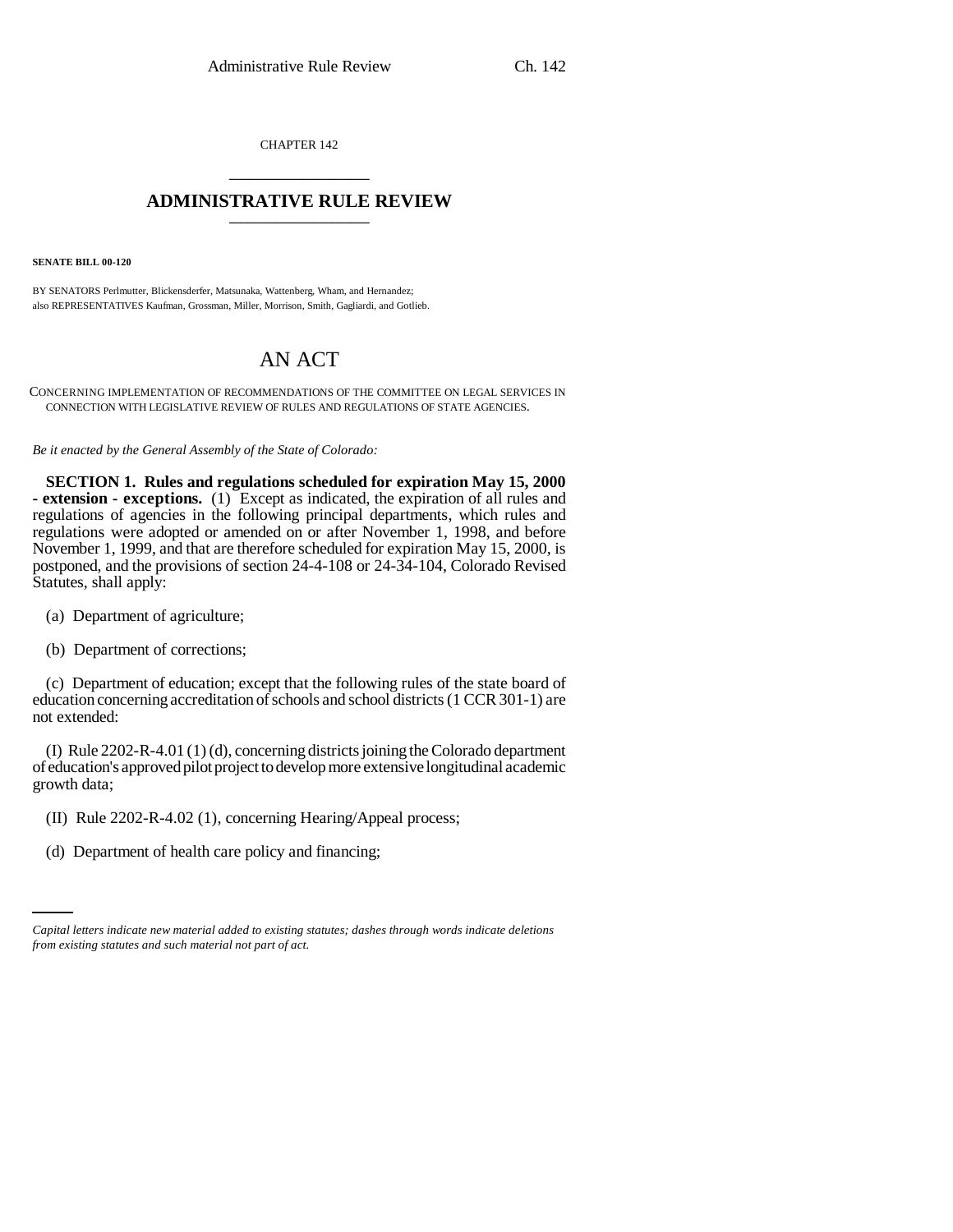## Ch. 142 Administrative Rule Review

(e) Department of higher education;

(f) Department of human services; except that the following rules are not extended:

(I) The following rules of the state board of human services concerning child care facility licensing (12 CCR 2509-8):

(A) Rule 7.701.13 A., concerning waivers for a person who has applied for or been issued a certificate to operate a child care facility or a child placement agency;

(B) Rule 7.707.2 A. 1., concerning care being provided for 6 children from birth to 13 years of age;

(C) Rule 7.707.2 C. 1., concerning child care being provided to children from 24 months to 13 years of age;

(D) Rule 7.707.2 D. 3. a., concerning at least 50 calendar days prior to the proposed date of operation as an experienced provider, the applicant must submit certain items;

(E) Rule 7.707.58 A., concerning any child who is less than four years old and less than forty pounds being transported by vehicle;

(F) Rule 7.707.7 A. 5., concerning all pieces of permanently installed playground equipment;

(G) Rule 7.707.81 G., concerning an adequate number of high chairs and other suitable equipment;

(H) Rule 7.701.33 A., concerning each applicant for an original license or certificate for a family care home, or original license for a center, facility, or agency;

(I) Rule 7.701.33 B., concerning only in the case of a children's resident camp operating fewer than 90 consecutive days each calendar year;

(J) Rule 7.701.33 C., concerning at the time the annual declaration of compliance is submitted to the department, a criminal record is required;

(K) Rule 7.701.33 D., concerning each adult (18 or over) hired by a facility or agency must submit to CBI a complete set of fingerprints;

(II) The following rule of the state board of human services concerning policies and procedures manual (12 CCR 2510-1) of rules on fiscal administration and grants management for state and area agencies on aging: Rule 10.401 F., concerning funds appropriated by the General Assembly above the federally required amount being awarded in the following manner;

(g) Department of labor and employment;

(h) Department of law; except that the following rule is not extended: Rule 2 (b), concerning a majority of the total positions of the Board, excluding vacancies, shall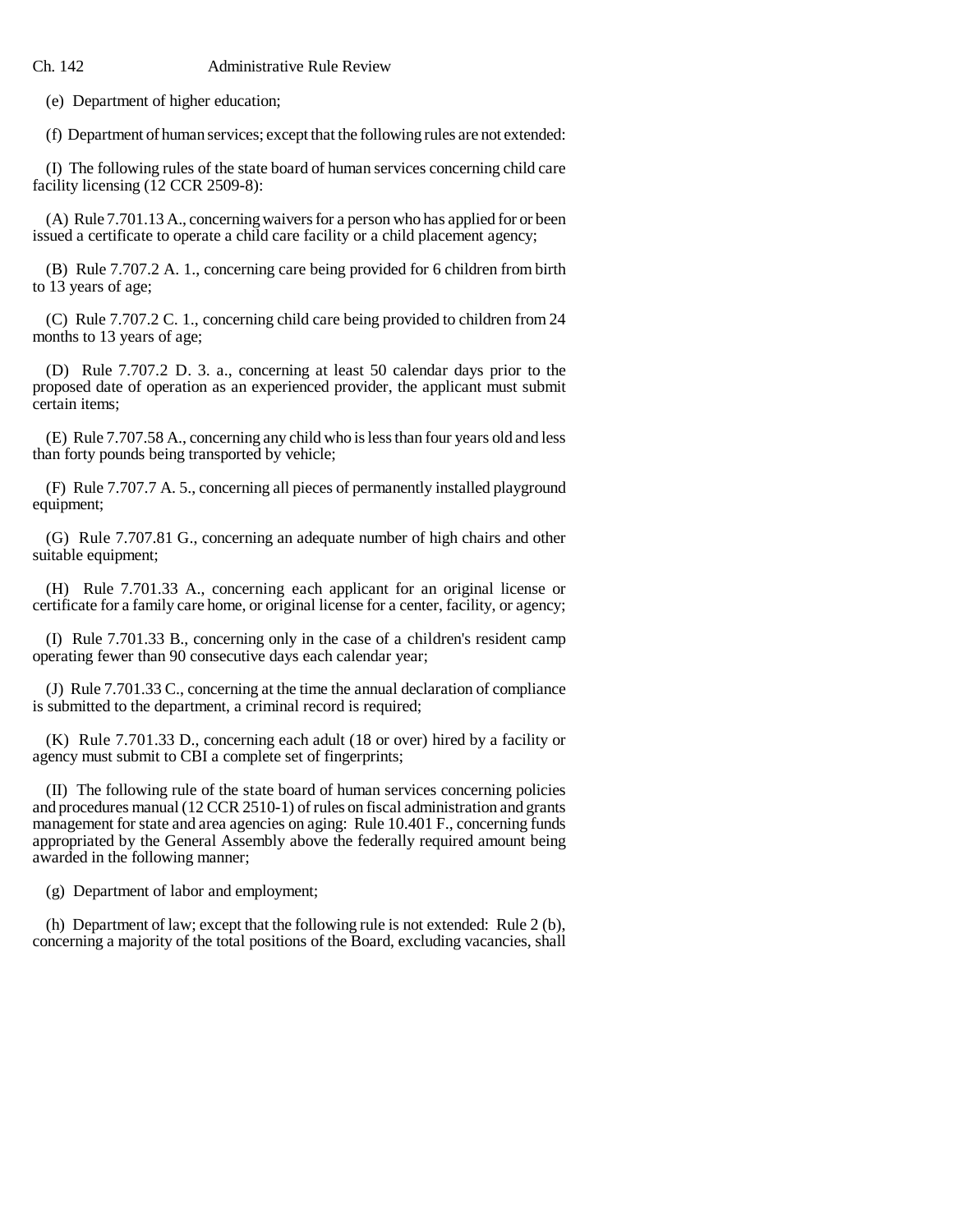constitute a quorum for purposes of conducting official business, of rules of the peace officer standards and training board concerning P.O.S.T., operational manual (4 CCR 901-1);

(i) Department of local affairs;

(j) Department of natural resources;

(k) Department of personnel;

(l) Department of public health and environment; except that the following rules are not extended:

(I) The following rules of the air quality control commission, concerning Regulation No. 2, odor emissions (5 CCR 1001-4):

(A) Rule I.A. of Part B of Regulation No. 2, concerning the applicability of existing housed commercial swine feeding operations not being subject to the requirements of Part B, Regulation No. 2;

(B) Rule I.A.1., concerning the operation not being capable of housing 800,000 pounds or more of the live animal weight of swine;

(C) Rule I.A.2., concerning the operation contracting to produce swine for an affiliated agricultural cooperative;

(D) Rule I.A.3., concerning the operation being in existence as of November 3, 1998;

(II) The following rule of the water quality control commission, concerning the Colorado discharge permit system (5 CCR 1002-61) is not extended: Rule 61.3 (1) (d), concerning existing housed commercial swine feeding operations not being subject to requirements of section 61.13;

(m) Department of public safety;

(n) Department of regulatory agencies; except that the following rules are not extended:

(I) The following rules of the division of insurance, concerning life, accident, and health (3 CCR 702-4) of rules concerning non-discriminatory treatment of acquired immune deficiency syndrome (AIDS) and human immunodeficiency virus (HIV) related illness by life and health carriers: Paragraph M. of Section 5 of Regulation 4-2-9, concerning if an applicant is required to take an AIDS or HIV infection test in connection with an application for life or health insurance;

(II) The following rules of the state board of examiners of architects (3 CCR 706-1):

(A) Rule 100.103 B., concerning the Board communicating with a licensee requesting information and the licensee not responding to the request in the time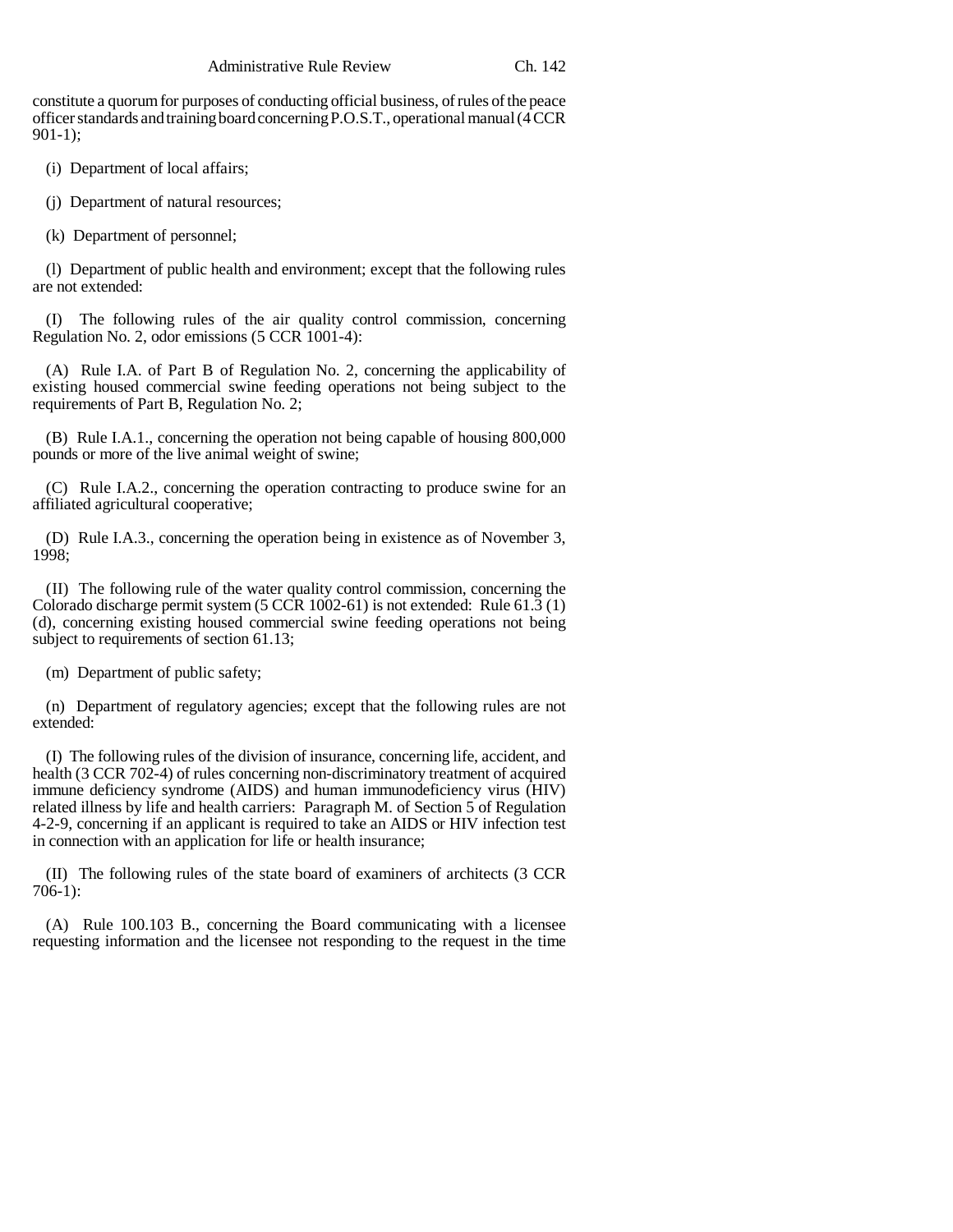period indicated;

(B) Rule 100.303 A. 6., concerning the evaluation of experience;

(III) The following rules of the state board of nursing, concerning nursing (3 CCR 716-1), of Chapter XVII concerning rules and regulations for the Colorado certified nurse aide registry:

(A) Rule 4.2, concerning a finding of abuse, neglect or misappropriation of patient property may be removed;

(B) Rule 5.1. C., concerning the request is based upon evidence that the behavior was not a part of a pattern of abusive behavior or was a singular occurrence;

(C) Rule 5.2. A., concerning five years from the date of the final finding in cases of physical abuse, neglect in which harm to the patient resulted, or misappropriation;

(D) Rule 6.3. A., concerning evidence that the behavior that formed the basis of the finding was not part of a pattern of abusive behavior or neglect or that it was a singular occurrence;

(E) Rule 7.3. B., concerning a determination that the incident upon which the finding was based was not part of a pattern of abusive behavior or was a singular occurrence;

(F) Rule 7.3. C., concerning a determination that the evidence is sufficient to lead the board to believe that similar behavior will not be repeated;

(G) Rule 7.3. D., concerning a determination that the evidence is sufficient to show that the individual has been rehabilitated;

(IV) The following rules of the Colorado passenger tramway safety board concerning passenger tramway safety board rules and regulations (3 CCR 718-1): Rule 0.1, concerning Preamble and incorporation by reference;

(o) Department of revenue; except that the following rules are not extended:

(I) The following rule of the motor vehicle division concerning commercial driver's licenses (1 CCR 204-12): Rule F. (2) (a) (ii), concerning Harvesters or Beekeepers who are between the ages of 18 years old and 21 years may be issued a CDL and operate interstate during harvest operations;

(II) The following rules of the motor vehicle division concerning license plates, inspections, registration, ownership taxes, dealers, enforcement and hearing procedures (1 CCR 204-14):

(A) Paragraph 9., concerning violation of the restrictions and methods of use of depot plates will result in the following sanctions imposed by Motor Vehicle Registration Section, of rules on depot license plates;

(B) Paragraph 10., concerning licensees subject to loss of one or more depot plates